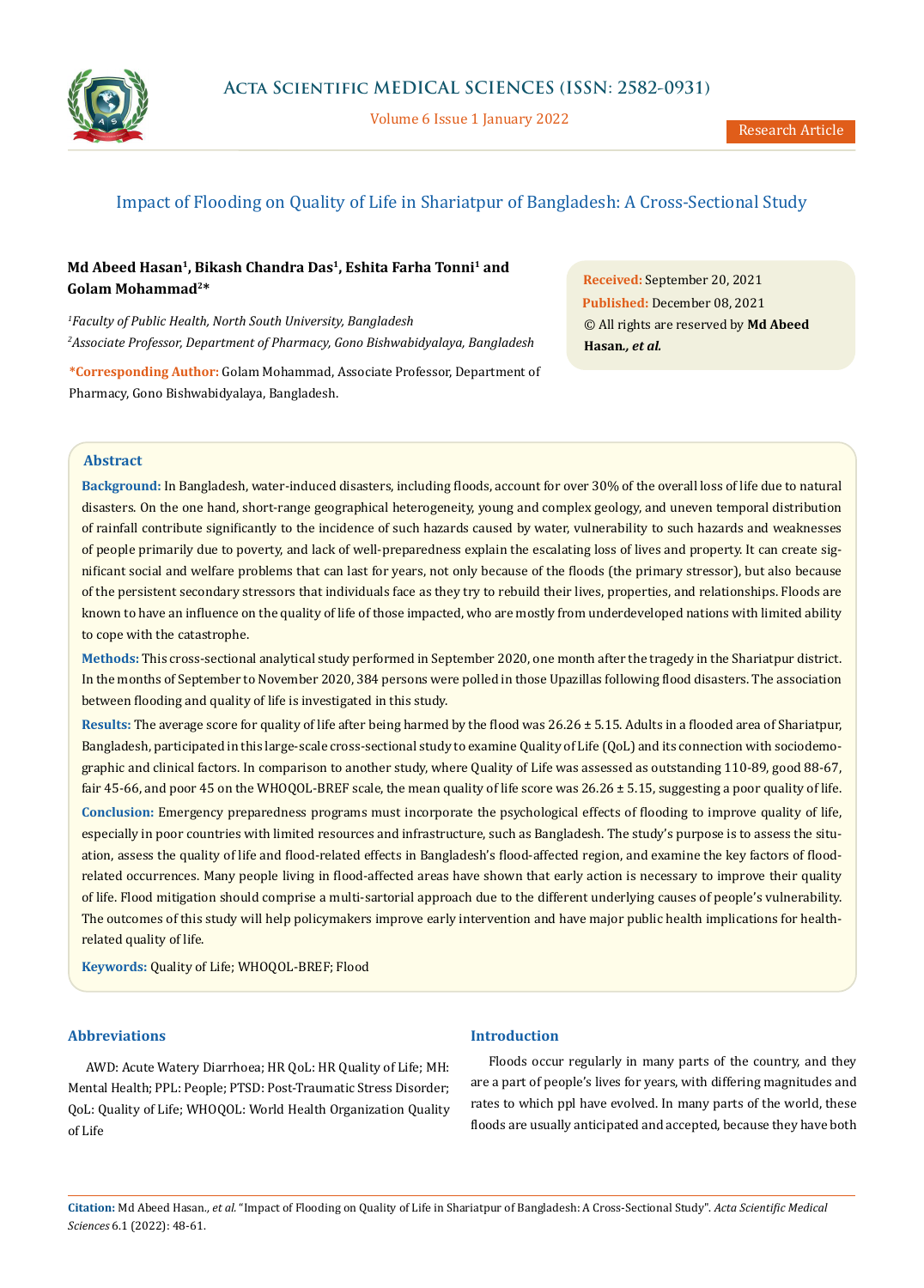water and livelihoods while enriching the land. A flood is a water overflow that engulfs soil, close to the bottom townships, or an unusual condition triggered by a tide stream. An accumulation of water from bodies of water can cause flooding, such as a waterway or lake, or as a result of an aggregation of water on soaked arrive in an ethereal flood, or as a result of large natural water basins  $[4]$ . The planet is undergoing major climate change that is contributing to a rise in natural disasters. The flood is a devastating tragedy that affects the lives of people. Almost every year it got dilapidated by natural disasters, which no surprise has become an acquaintance to its people  $[10]$ . Shariatpur, Bangladesh has seen the worst rainfall in the past year in the Monsoon. It is predicted that flooding and landslides in Shariatpur between July 2020 and August 2020 will have a long-term effect on the social, economic and health sectors.

Floods have important effects on the quality of life linked to health. Living minimally even got interrupted and financial burden therefore turned its way onto psychological disruption  $[10]$ . In the context of the recent floods in Shariatpur, screening for psychological issues is important. It started abrogating the least possible ways to earn and the condition got worse to imagine. The quality of life was being hampered under immense financial crisis and food insecurity, which led people to become mentally and psychologically disquiet. The recent flood played a role of a strong catalyst, which provoked the condition to the next level of people's mental breakdown. The tragedy affects individuals in numerous ways, and as a product of alterations in everyday routine and the lack of life roles, many people develop posttraumatic stress disorder (PTSD) [21]. As the water of the Padma and Meghna River flowed 40 cm above the danger level and an estimated 75,000 people were affected, 2190 families were evacuated this year due to severe flooding [33]. This study was therefore carried out to evaluate the QoL of people who resided in flood-affected areas in Shariatpur.

At the end of the study, we came to stand on a narrow observation that led us to evaluate health status and QoL among adults in the Shariatpur district of Bangladesh. This cross-sectional analysis included 384 participants. Our analysis does not consider the demographic and socio-economic profile of participants that may affect the outcome. This study is about to bring a light, offering a way to see things that are not easily and widely demonstrated, that, how a disease or a natural disaster could be enough to squander lives of people in a developing country and ending up picturing the ruthless reality induced by the flood.

Few research are available on the quality of life of people living in areas vulnerable to natural hazards in less developed/developing nations. This research aims to evaluate the effects of floods that are susceptible to natural disasters in Shariatpur. In see of quickly expanding worldwide portability, the field of medical sciences has become a significant one. The calculation of a population's health status is not only limited to conventional dismalness and death statistics, but this is also related to the evaluation of life's quality as well. life's quality is an integral concept that encompasses fundamental elements like physical well-being, psychology, social ties, economics, personal beliefs, and environmental relationships. "Quality of Life (QoL)" alludes to the patient's sense of wellbeing across a broad spectrum of physiological, emotional, and social work. The proposed study would help to define the quality of life correlated with health in Bangladesh›s Shariatpur district.

# **Materials and Methods Study design**

This cross-sectional analytical study performed in September 2020, one month after the tragedy in the Shariatpur district. Subjects in the study population were randomly selected across 8 Upazila in the Shariatpur district of Bangladesh and the results are assessed by comparing outcomes.

## **Target population and sample population**

The study population was 20 years or above age group people consisting of both male and female in Shariatpur district who experienced the flood disaster in 2020 and the representative sample population fulfilled the inclusion criteria of the study.

## **Study site and area**

The research was carried out in Shariatpur's 8 Upazilas [\(Damudya](https://en.wikipedia.org/wiki/Damudya_Upazila), [Shariatpur Sada](https://en.wikipedia.org/wiki/Shariatpur_Sadar_Upazila)r, [Zanjira](https://en.wikipedia.org/wiki/Zanjira_Upazila), [Naria](https://en.wikipedia.org/wiki/Naria_Upazila), [Gosairhat](https://en.wikipedia.org/wiki/Gosairhat_Upazila), [Bhedarganj](https://en.wikipedia.org/wiki/Bhedarganj_Upazila)  and [Shakhipur\)](https://en.wikipedia.org/wiki/Shakhipur_Upazila). The study area was next to the Padma and Meghna river, which is close to the bottom, heavily vulnerable to flooding area. The majority of the targeted localities are found along the Padma River, which runs through the Shariatpur district. This area's total population is 1,155,824 (Population Census, 2011). Riverine floods have been experienced almost every year by people in this region. On average, the respondents found the flood duration was 50-60 days.

**Citation:** Md Abeed Hasan*., et al.* "Impact of Flooding on Quality of Life in Shariatpur of Bangladesh: A Cross-Sectional Study". *Acta Scientific Medical Sciences* 6.1 (2022): 48-61.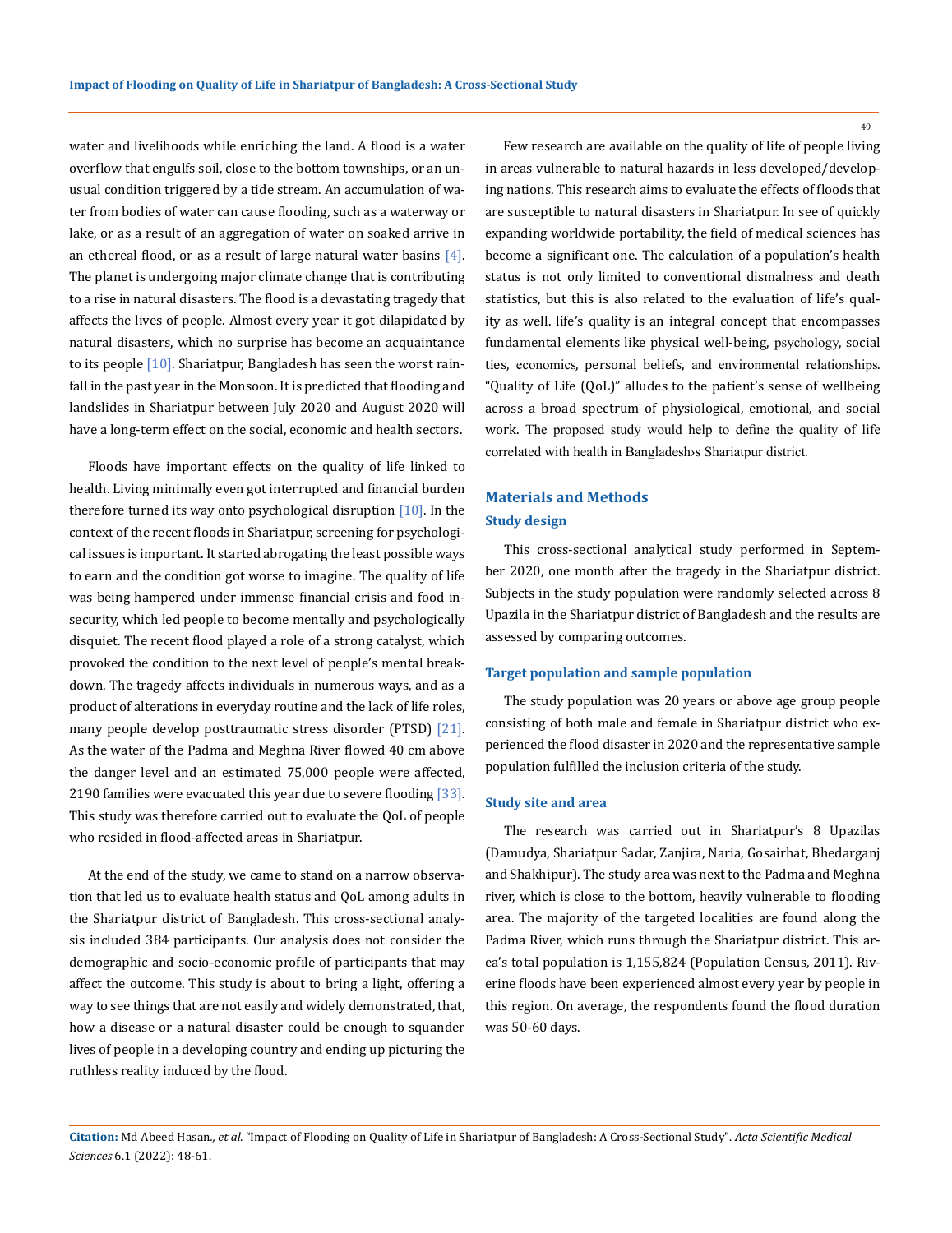

**Figure 1:** Research field "Source: Google map".

## **Study period**

The study was carried out between  $1^{st}$  Sep 2020 to  $28^{th}$  Feb 2021.

#### **Sample size**

Since it is a cross-sectional study, the following formula was used for sample size collection: =  $n = \frac{z^2pq}{a^2}$ 

Here,

- n = Sample size
- $z =$  Confidence level of interest (for  $95% = 1.96$ )
- $p = 0.50$  [Probability of success  $(50%)$ ]<sup>[\*4]</sup>
- $d$  = Tolerance level of error 5% (0.05).
- So, required sample size =

$$
n = \frac{z^2pq}{d^2} = (1.96)^2 X [(0.5)(1 - 0.5)] \div (0.05)^2 \approx 384.
$$

Sample size 384.

### **Inclusion criteria**

Respondents would have to fulfil the following to be considered for this study.

People who are residing in the flood-affected union of Shariatpur

- Aged 20 years or above
- Both male and female participants who agreed to give consent
- Able to understand the questions of WHOQOL-BREF.

## **Exclusion criteria**

People who belong to the same family.

### **Sampling technique**

To measure the impact of the flood crisis on quality of life, convenience sampling was used. 384 people took part in this poll. Every one of the individuals who were ready to take part in the program and met the eligibility requirements were selected.

## **Data collection tools**

After obtaining informed consent, a self-administrated questionnaire (pre-coded and open-ended) used to collect the demographic information and the WHOQOL-BREF questionnaire was administered to measure every aspect of people's quality of life by face-to-face interview technique. However, no measures were taken as part of the analysis.

## **WHOQOL-BREF scale**

The WHOQOL-BREF is the short 26-item form of the larger WHOQOL-100 assessment [37] that yields four QOL domains: physical health (7 items; e.g., "How much do you need medical treatment to function in your daily life?"), psychological QOL (6 items; e.g., "To what extent do you feel life to be meaningful?"), social QOL (3 items; e.g., "How satisfied are you with your personal relationships?"), and environmental QOL (8 items; e.g., "How safe do you feel in your daily life?"). The psychometric qualities of the WHOQOL-BREF have been studied using cross-sectional data from 11,830 individuals from 23 countries, and it has been found to be a reliable evaluation across cultures and socioeconomic status [37].

#### **Data management and analysis plan**

To measure individual quality of life, separate measuring scores for quality of life and socio-economic data will be used in this analysis. To evaluate the relationship between dependent and independent variables, cross tabulation would be used. For examining the distribution of each variable, descriptive analyses of sociodemographic and exposure factors, as well as quality of life, will be performed, and descriptive statistics will be measured for each variable. The bivariate relationship between the socio-demograph-

**Citation:** Md Abeed Hasan*., et al.* "Impact of Flooding on Quality of Life in Shariatpur of Bangladesh: A Cross-Sectional Study". *Acta Scientific Medical Sciences* 6.1 (2022): 48-61.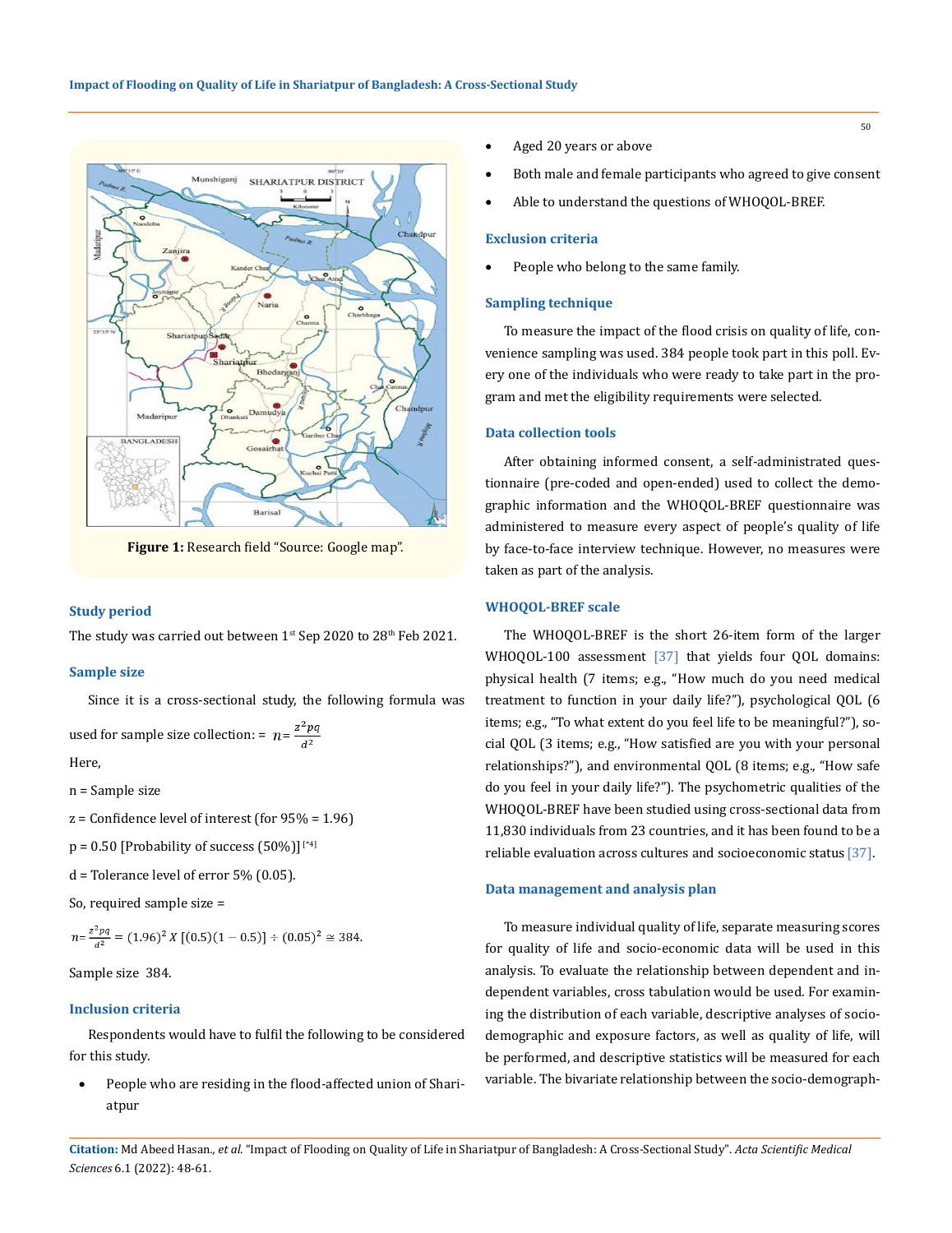ic and exposure variables will be assessed using the Pearson chisquare test. Multivariable logistic regression used to evaluate the effect of flooding on quality of life and to assess the future risk of a flood occurrence. The events was graded using clinical scoring. Stepwise regression analyses was used to evaluate all the independent variables for each dependent variable. The logit coefficient will be calculated, as well as the 95% confidence intervals. The level of statistical significance will be set at 5%. All analyses will be carried out using the STATA (version 16).

## **Quality control and quality assurance**

The study aims to identify quality-of-life problems in flooded areas and thus data is gathered through face-to-face interviews. The study's instrument was a questionnaire created by the researchers to collect data and consisted of many sections which aimed at finding out the respondent's opinion. Furthermore, it addresses study plans, analysis and methods of evaluation and we are using simple random sampling which represent the whole population. For data interpretation and evaluating the study hypotheses, a chi-square test will be used. Data review and final report writing will be done by Researcher himself. Quality also will be maintained during data collection and report presentation with the required guidance from the department of public health, NSU.

### **Ethical considerations**

Before starting the study, all necessary administrative approvals obtained from the responsible authorities (NSU ethical committee, NGH and CRI authorities, GoB). The confidentiality of the respondents assured and maintained by the researcher. Before enrolling in the sample, the respondents asked to give their verbal informed consent.

## **Limitations of the study**

- • WHOQOL-BREF questionnaire was used to analyze data exclusively in the post-flood period; no pre-flood data were assessed in this study.
- This is not a cohort study; just one cross-sectional survey was done for data collection after the flood; hence, a direct comparison of health-related quality of life at the individual level between pre- and post-flood is not possible in this study.

It would be better if it could be done across the division.

| <b>Sample Characteristics</b> | <b>Sample</b><br>distribution<br>$(n = frequency)$ | Percentage (%)<br><b>Mean (SD)</b> |  |  |  |  |
|-------------------------------|----------------------------------------------------|------------------------------------|--|--|--|--|
| Age                           | 384                                                | 43.56                              |  |  |  |  |
| Sex                           |                                                    |                                    |  |  |  |  |
| Male                          | 277                                                | 72.14                              |  |  |  |  |
| Female                        | 107                                                | 27.86                              |  |  |  |  |
| Age Group                     |                                                    |                                    |  |  |  |  |
| Young (21-30)                 | 57                                                 | 14.84                              |  |  |  |  |
| Young Adult (31-40)           | 113                                                | 29.43                              |  |  |  |  |
| Middle Age (41-50)            | 88                                                 | 22.92                              |  |  |  |  |
| Old (51-60)                   | 105                                                | 27.34                              |  |  |  |  |
| Older (Above 60)              | 21                                                 | 5.47                               |  |  |  |  |
| Upazila                       |                                                    |                                    |  |  |  |  |
| Damudya                       | 100                                                | 26.04                              |  |  |  |  |
| Shariatpur Sadar              | 284                                                | 73.96                              |  |  |  |  |
| <b>Marital Status</b>         |                                                    |                                    |  |  |  |  |
| Single                        | 6                                                  | 1.56                               |  |  |  |  |
| Married                       | 340                                                | 88.54                              |  |  |  |  |
| Divorced/Separated/<br>Widow  | 38                                                 | 9.90                               |  |  |  |  |
| <b>Total house Member</b>     |                                                    |                                    |  |  |  |  |
| Small $(-4)$                  | 189                                                | 49.22                              |  |  |  |  |
| Medium $($ < 6)               | 112                                                | 29.17                              |  |  |  |  |
| Large $($ <9 $)$              | 40                                                 | 10.42                              |  |  |  |  |
| Very Large (Above 9)          | 43                                                 | 11.20                              |  |  |  |  |
| No of Children                |                                                    |                                    |  |  |  |  |
| No Children                   | 15                                                 | 3.91                               |  |  |  |  |
| One Child                     | 88                                                 | 22.92                              |  |  |  |  |
| Two Child                     | 144                                                | 37.50                              |  |  |  |  |
| Three Child                   | 93                                                 | 24.22                              |  |  |  |  |
| Four Child                    | 38                                                 | 9.90                               |  |  |  |  |
| Five or more child            | 6                                                  | 1.56                               |  |  |  |  |
| Number of Sources of income   |                                                    |                                    |  |  |  |  |
| One person                    | 317                                                | 82.55                              |  |  |  |  |
| Two persons                   | 63                                                 | 16.41                              |  |  |  |  |
| >Two persons                  | 4                                                  | 1.04                               |  |  |  |  |

**Citation:** Md Abeed Hasan*., et al.* "Impact of Flooding on Quality of Life in Shariatpur of Bangladesh: A Cross-Sectional Study". *Acta Scientific Medical Sciences* 6.1 (2022): 48-61.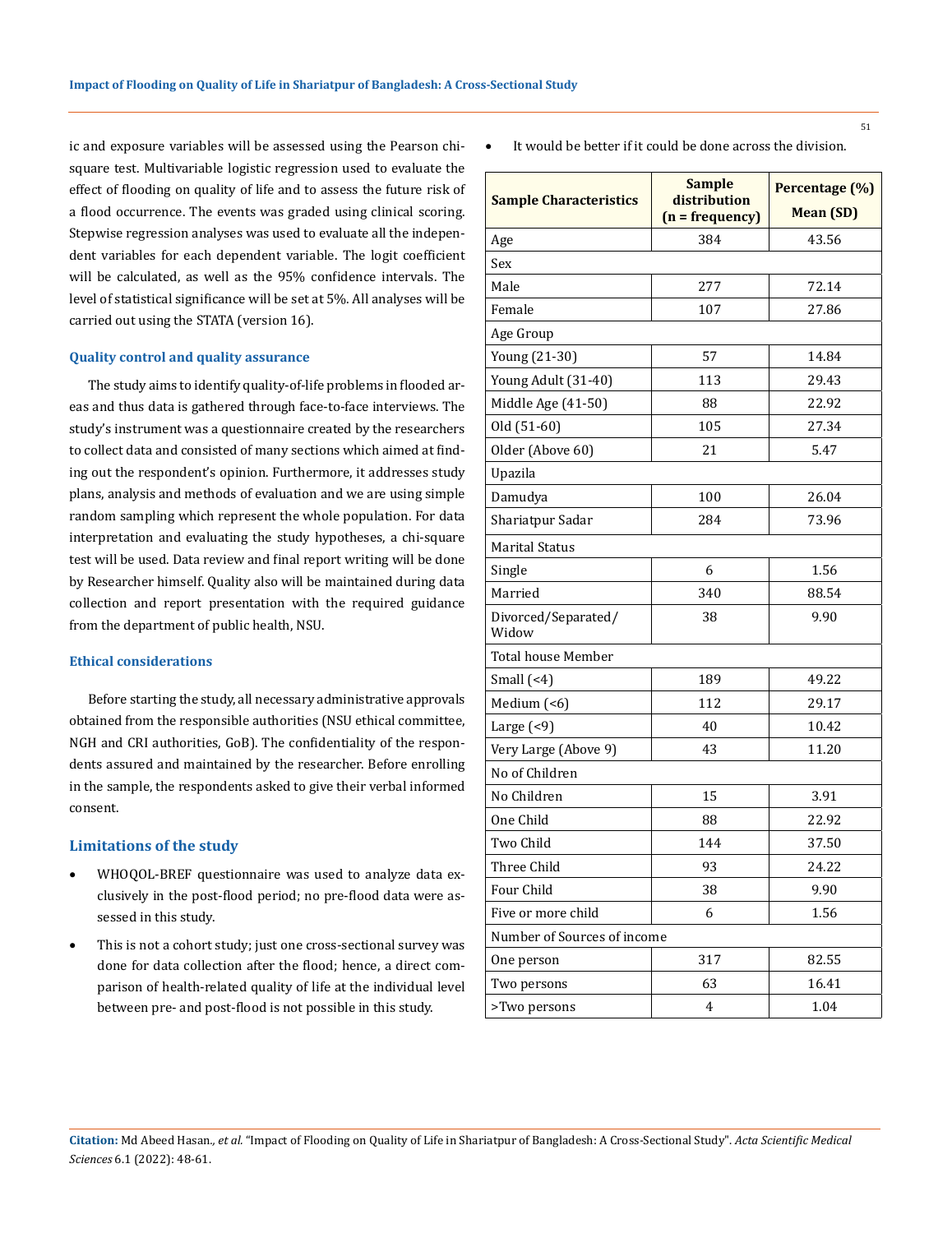| Education                                     |                   |       |  |  |  |
|-----------------------------------------------|-------------------|-------|--|--|--|
| No education and Pre-<br>24<br>6.25<br>school |                   |       |  |  |  |
| Primary                                       | 30                | 7.81  |  |  |  |
| Secondary                                     | 91<br>23.70       |       |  |  |  |
| Higher                                        | 26                | 6.77  |  |  |  |
| College                                       | 77                | 20.05 |  |  |  |
| University                                    | 136               | 35.42 |  |  |  |
|                                               | Income            |       |  |  |  |
|                                               | Pre-Flood         |       |  |  |  |
| Low (Up to 10,000)                            | 72                | 18.75 |  |  |  |
| Middle (>10,000-25,000)                       | 204               | 53.13 |  |  |  |
| Upper Middle (>25,000)                        | 108               | 28.13 |  |  |  |
|                                               | During Flood      |       |  |  |  |
| Low (Up to 10,000)                            | 134               | 34.90 |  |  |  |
| Middle (>10,000-25,000)                       | 180               | 46.88 |  |  |  |
| Upper Middle (>25,000)                        | 70                | 18.23 |  |  |  |
|                                               | Source of Income  |       |  |  |  |
| Agriculture                                   | 27                | 7.03  |  |  |  |
| 3<br>Transport                                |                   | 0.78  |  |  |  |
| Garments                                      | 34<br>8.85        |       |  |  |  |
| Day labour<br>31<br>8.07                      |                   |       |  |  |  |
| 63<br>Self Employed Business<br>16.41         |                   |       |  |  |  |
| Fishing<br>3<br>0.78                          |                   |       |  |  |  |
| 17<br>4.43<br>Poultry                         |                   |       |  |  |  |
| Government                                    | 93                | 24.22 |  |  |  |
| 111<br>Private                                |                   | 28.91 |  |  |  |
| Others                                        | 2                 | 0.52  |  |  |  |
|                                               | Domestic Violence |       |  |  |  |
| No violence                                   | 368               | 95.83 |  |  |  |
| Physical violence                             | 15                | 3.91  |  |  |  |
| Verbal/Emotional                              | 1                 | 0.26  |  |  |  |
| Living in Self House                          |                   |       |  |  |  |
| Yes                                           | 237               | 62.53 |  |  |  |
| No                                            | 142               | 37.47 |  |  |  |
| Presence of Chronic Disease                   |                   |       |  |  |  |
| Central Nervous System                        |                   |       |  |  |  |
| Yes                                           | 71                | 18.49 |  |  |  |
| No                                            | 313               | 81.51 |  |  |  |

|                              |                               | 52    |  |  |  |
|------------------------------|-------------------------------|-------|--|--|--|
| Cancer                       |                               |       |  |  |  |
| Yes                          | 9                             | 2.34  |  |  |  |
| N <sub>0</sub>               | 375                           | 97.66 |  |  |  |
|                              | <b>Respiratory Disease</b>    |       |  |  |  |
| Yes                          | 108                           | 28.13 |  |  |  |
| N <sub>o</sub>               | 276                           | 71.88 |  |  |  |
|                              | <b>Diabetes</b>               |       |  |  |  |
| Yes                          | 95                            | 24.74 |  |  |  |
| N <sub>0</sub>               | 289                           | 75.26 |  |  |  |
|                              | WHOQOL-BREF (Quality of Life) |       |  |  |  |
|                              | Physical Health               |       |  |  |  |
| Poor Physical Health         | 162 (42.19)                   | 23.46 |  |  |  |
| Good Physical Health         | 222 (57.81)                   |       |  |  |  |
| Psychological Health         |                               |       |  |  |  |
| Poor Psychological<br>Health | 162 (42.19)                   | 17.59 |  |  |  |
| Good Psychological<br>Health | 222 (57.81)                   |       |  |  |  |
| Social Relationship          |                               |       |  |  |  |
| Poor Social relation         | 171 (44.53)                   | 10.52 |  |  |  |
| Good Social relation         | 213 (55.47)                   |       |  |  |  |
| Environment                  |                               |       |  |  |  |
| Poor environment             | 198 (51.56)                   | 22.31 |  |  |  |
| Good environment             | 186 (48.44)                   |       |  |  |  |

Table 1: Sample characteristics of the study population (n = 384).

# **Results and Discussion**

## **Sample characteristics of the study population**

Table 1 displays the demographics of the Shariatpur district study population, with 26% hailing from Shariatpur Sadar and 74% from Damudya upazilla. In total, 384 persons took part in the study, 277 (72%) of whom were men and 107 (28%) of whom were women. The average age of the study participants was 43.56 years. In the study population, 29% were 31-40 years old, 27% were 51-60 years old, 23% were 41-50 years old, 15% were 21-30 years old, and 5% were over 60 years old. In the study population, 89% were married, 2% were single, and 10% were divorced. 49% of respondents came from families with fewer than four members, 29% from families with fewer than six but more than four members, 10% from families with fewer than nine but more than six members, and 11% from families with more than nine members.

**Citation:** Md Abeed Hasan*., et al.* "Impact of Flooding on Quality of Life in Shariatpur of Bangladesh: A Cross-Sectional Study". *Acta Scientific Medical Sciences* 6.1 (2022): 48-61.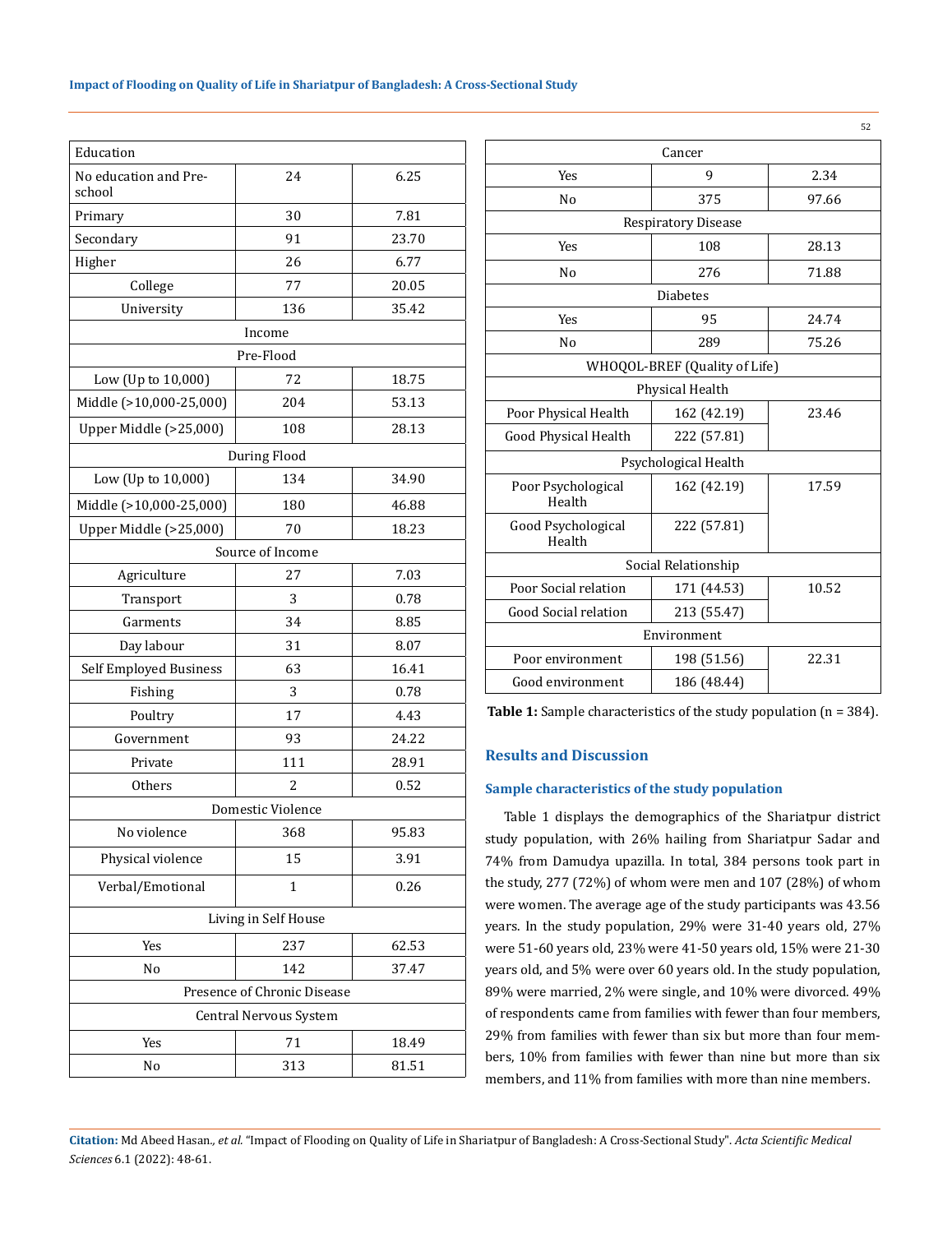37% of respondents had two children, while 24% had three children, only 2% of respondents had five or more children, with 23% having one child, 10% having four children, 4% having no children. Only 1% of the respondents had more than two people to contribute to their family's income. 83% of the respondents were the only income source in their family, 16% had another person to contribute to family income besides him/her, and only 1% had more than two people to contribute to family income besides him/ her. The majority of respondents (35%) completed up to university level education, while 24% completed up to secondary level education, 20% completed up to college-level education, 8% completed up to primary level education, 7% completed up to higher secondary level education, and 6% completed up to primary level education. Private job holders accounted for 29% of the respondents, while government employees accounted for 24%, day labourers accounted for 16%, self-employed businesses accounted for 11%, and garments accounted for 9%. Agriculture accounted for 7% of the respondents, while fishing accounted for 3% and poultry accounted for 2%, 1% of the population worked in transportation, while 1% worked in other occupations.

During the pre-flood period, 28% of participants had monthly incomes of more than 25000 BDT, 53% had monthly incomes of between 10000 and 250000 BDT, and 19% had monthly incomes of less than 10000 BDT, but during the flood period, only 18% of participants had monthly incomes of more than 25000 BDT, and 47% had monthly incomes of less than 10000 BDT. 63% of the participants were self-sufficient. The remaining participants shared a leased home.

In cases of family violence against female partners, whether physical, verbal, or emotional, it was discovered that less than 1% of female partners were subjected to verbal/emotional abuse and 4% of female couples were subjected to physical violence by their male partners. 95% of partners had no physical, verbal, or emotional abuse from their male counterparts.

It was observed that 82% of the people did not have any chronic conditions that caused central nervous system abnormalities. Only 18% of the individuals suffered from central nervous system problems. Despite the fact that 98% of the participants had no cancerrelated diseases, just 2% of the participants had cancer-related disorders. 72% of those polled said they had no respiratory infections. Only 28% of the participants reported respiratory issues. 75% of those polled said they did not have diabetes.

|                        |                         | <b>Quality of Life - Physical Activity</b> |                                       |       |          |
|------------------------|-------------------------|--------------------------------------------|---------------------------------------|-------|----------|
| <b>Variable</b>        | <b>Traits</b>           | Poor                                       | Good                                  | $x^2$ | p-value  |
| Gender                 | Male                    | 98 (35.38%)                                | 179 (64.62%)                          | 18.89 | < 0.0001 |
|                        | Female                  | 64 (59.81%)                                | 43 (40.19%)                           |       |          |
| Age                    | $21-30y$                | 17 (29.82%)                                | 40 (70.18%)                           | 19.22 | 0.001    |
|                        | $31-40v$                | 39 (34.51%)                                | 74 (65.49%)                           |       |          |
|                        | $41-50y$                | 35 (39.77%)                                | 53 (60.23%)                           |       |          |
|                        | $51-60$ v               | 56 (53.33%)                                | 49 (46.67%)                           |       |          |
|                        | Above 60 y              | 15 (71.43%)                                | 6 (28.57%)                            |       |          |
| <b>Education Level</b> | No/Pre-school           | 21 (87.50%)                                | 3 (12.50%)                            | 47.83 | < 0.0001 |
|                        | Primary                 | 23 (76.67%)                                | 7 (23.33%)                            |       |          |
|                        | Secondary               | 42 (46.15%)                                | 49 (53.85%)                           |       |          |
|                        | <b>Higher Secondary</b> | 11 (42.31%)                                | 15 (57.69%)                           |       |          |
|                        | College                 | 26 (33.77%)                                | 15 (66.23%)                           |       |          |
|                        | University              | 39 (28.68%)                                | 97 (71.32%)                           |       |          |
| Cardiovascular         | Yes                     | 56 (94.92%)                                | $3(5.08\%)$<br>0.000 (Fisher's exact) |       |          |
| Disease                | N <sub>0</sub>          | 106 (32.62%)                               | 219 (67.38%)                          |       |          |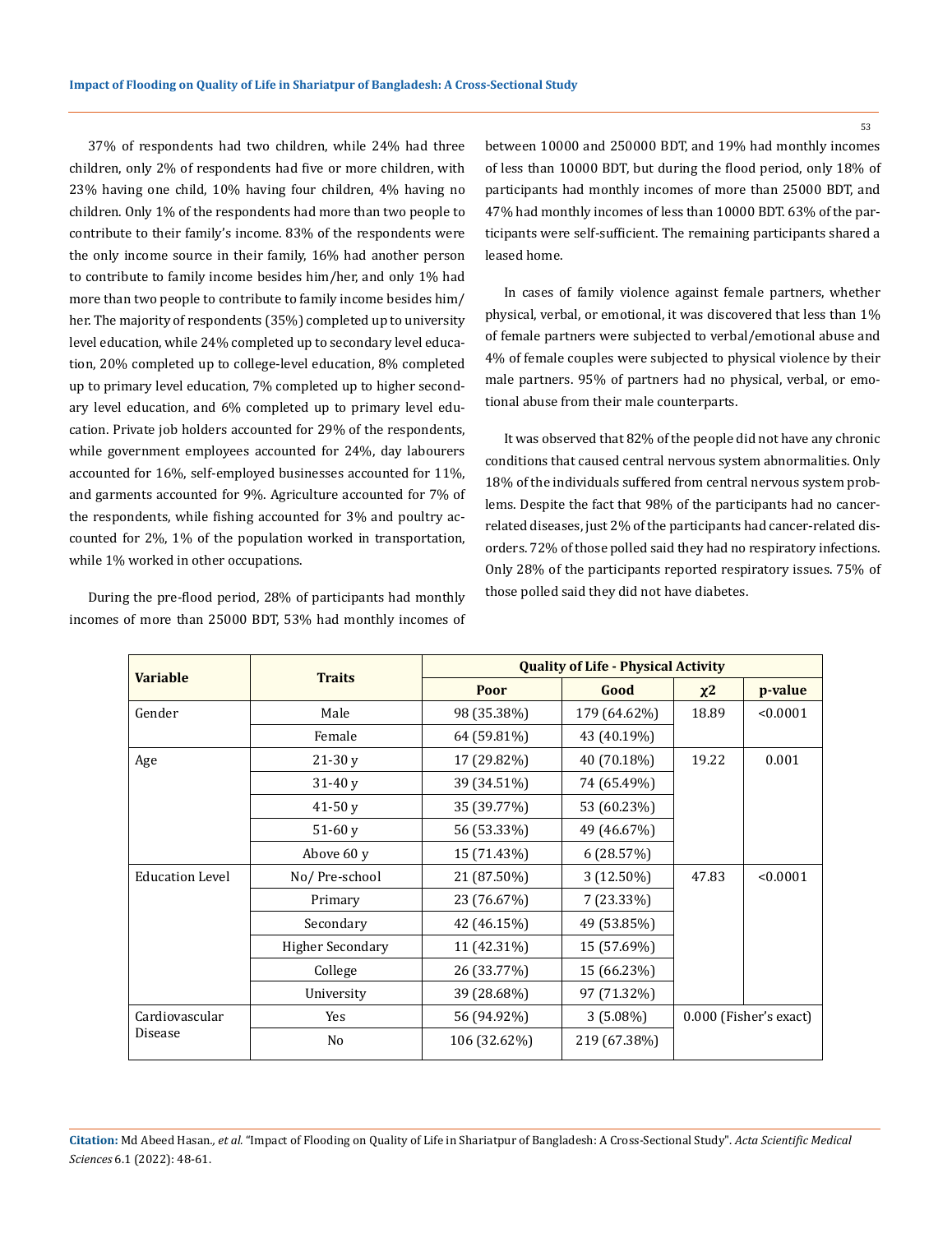| Respiratory            | Yes                                    | 83 (76.85%)                           | 25 (23.15%)                     | < 0.0001<br>74.02      |                        |  |
|------------------------|----------------------------------------|---------------------------------------|---------------------------------|------------------------|------------------------|--|
| Disease                | No                                     | 79 (28.62%)                           | 197 ((71.38%)                   |                        |                        |  |
| Malignancy             | Yes                                    | 9 (100%)                              | $0(0\%)$                        | 0.000 (Fisher's exact) |                        |  |
|                        | No                                     | 153 (40.80%)                          | 222 (59.20%)                    |                        |                        |  |
| Diabetes Mellitus      | Yes                                    | 73 (76.84%)                           | 22 (23.16%)                     | 62.15                  | < 0.0001               |  |
|                        | No                                     | 89 (30.80%)                           | 200 (69.20%)                    |                        |                        |  |
|                        |                                        |                                       | Quality of Life - Psychological |                        |                        |  |
| Gender                 | Male                                   | 88 (31.77%)                           | 189 (68.23%)                    | 44.24                  | < 0.0001               |  |
|                        | Female                                 | 74 (69.16%)                           | 33 (30.84%)                     |                        |                        |  |
| Domestic Vio-          | No                                     | 148 (42.12%)                          | 220 (57.88%)                    |                        | 0.000 (Fisher's exact) |  |
| lence                  | Physical                               | 14 (93.33%)                           | 1(6.67%)                        |                        |                        |  |
|                        | Verbal/Emotional                       | $0(0\%)$                              | 1 (100%)                        |                        |                        |  |
| Malignancy             | Yes                                    | $9(100\%)$                            | $0(0\%)$                        | 12.62                  | < 0.0001               |  |
|                        | No                                     | 153 (40.80%)                          | 222 (59.20%)                    |                        |                        |  |
|                        |                                        | Quality of Life - Social Relationship |                                 |                        |                        |  |
| Gender                 | Male                                   | 107 (38.63%)                          | 170 (61.37%)                    | 14.02                  | < 0.0001               |  |
|                        | Female                                 | 64 (59.81)                            | 43 (40.19%)                     |                        |                        |  |
| <b>Education Level</b> | No/Pre-school                          | 19 (79.17%)                           | 5 (20.83%)                      | 40.16                  | < 0.0001               |  |
|                        | Primary<br>24 (80.00%)<br>$6(20.00\%)$ |                                       |                                 |                        |                        |  |
|                        | Secondary                              | 44 (48.35%)<br>47 (51.65%)            |                                 |                        |                        |  |
|                        | Higher secondary<br>14 (53.85%)        |                                       | 12 (46.15%)                     |                        |                        |  |
|                        | College                                | 26 (33.77%)                           | 51 (66.23%)                     |                        |                        |  |
|                        | University                             | 44 (32.35%)                           | 92 (67.65%)                     |                        |                        |  |
| Domestic Vio-          | No                                     | 155 (42.12%)                          | 213 (57.88%)                    |                        | 0.000 (Fisher's exact) |  |
| lence                  | Physical                               | 15 (100%)                             | $0(0\%)$                        |                        |                        |  |
|                        | Verbal/emotional                       | 1 (100%)                              | $0(0\%)$                        |                        |                        |  |
|                        |                                        | Quality of Life - Environment         |                                 |                        |                        |  |
| Gender                 | Male                                   | 115 (41.52%)                          | 162 (58.48%)                    | 40.17                  | < 0.0001               |  |
|                        | Female                                 | 83 (77.57%)                           | 24 (22.43%)                     |                        |                        |  |
| <b>Education Level</b> | No/Pre-school                          | 19 (79.17%)                           | 5 (20.83%)                      |                        |                        |  |
|                        | Primary                                | 28 (93.33%)                           | 2(6.67%)                        |                        |                        |  |
|                        | Secondary                              | 55 (60.44%)                           | 36 (39.56%)                     |                        |                        |  |
|                        | Higher secondary                       | 7 (26.92%)                            | 19 (73.08%)                     | 0.000 (Fisher's exact) |                        |  |
|                        | College                                | 35 (45.45%)                           | 42 (54.55%)                     |                        |                        |  |
|                        | University                             | 54 (39.71%)                           | 82 (60.29%)                     |                        |                        |  |

**Table 2**: Four domains of Quality of Life (QoL).

**Citation:** Md Abeed Hasan*., et al.* "Impact of Flooding on Quality of Life in Shariatpur of Bangladesh: A Cross-Sectional Study". *Acta Scientific Medical Sciences* 6.1 (2022): 48-61.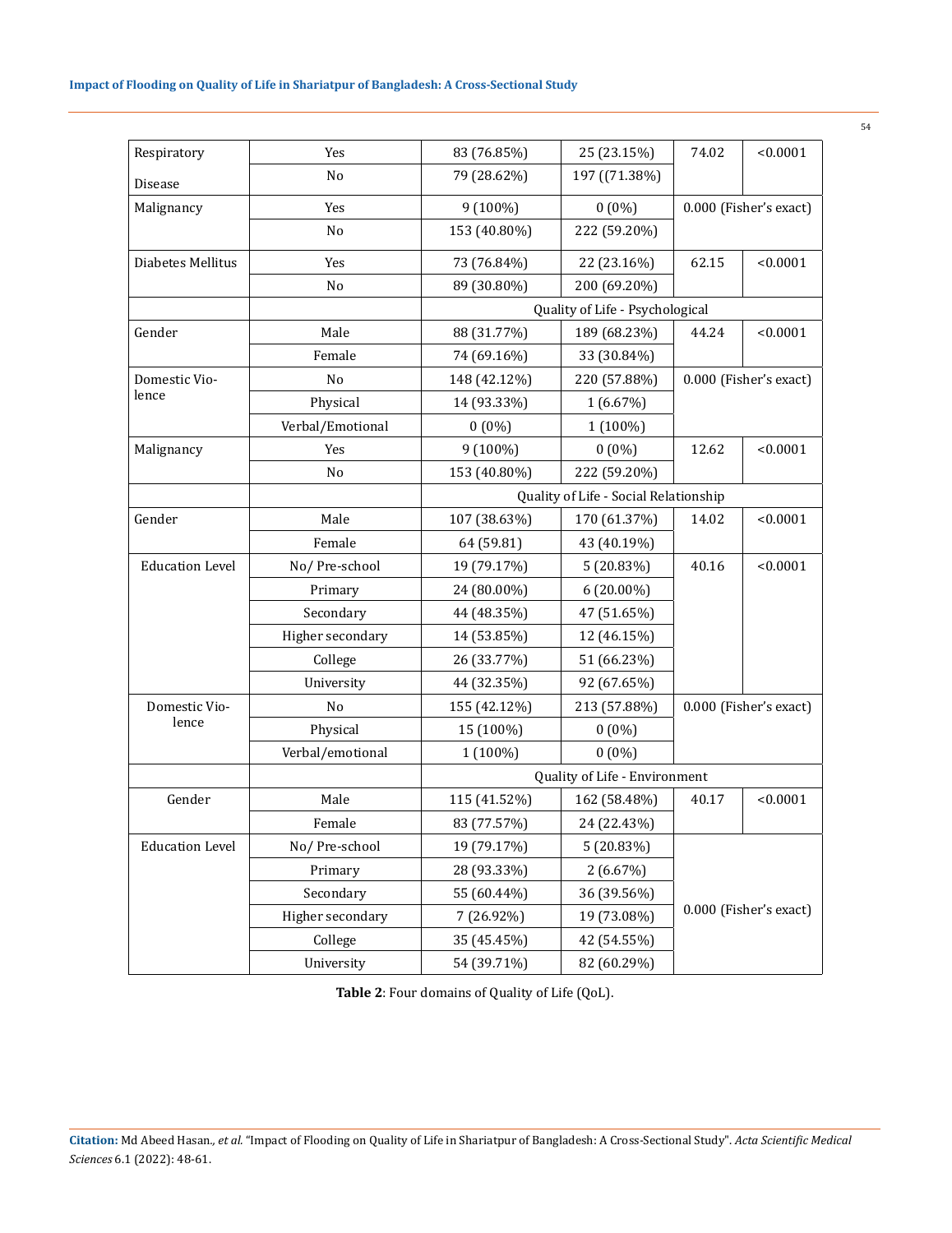Table 2 shows the gender-based disparities in physical healthrelated quality of life on WHOQOL-BREF. During the flood period, 35.38% of participants in the Shariatpur district had poor physical health, compared to 59.81% of female respondents who had the poor physical health-related quality of life. The Pearson chi-square test revealed that during the floods in the Shariatpur district, there are substantial gender-based disparities in the connection of physical health-related quality of life. Age-related changes are seen in physical health-related quality of life, physical health was poor only in 29.82% of the 57 participants between the ages of 21 and 30. A total of 34.51% of 113 adults aged 31 to 40 were found with poor physical health, while 60.23% had good physical condition. A total of 39.77% of 88 adults aged 41 to 50 had a poor physical health, while 60.23% had a good physical health. In a sample of 105 persons aged 51 to 60, 53.33% reported poor physical health, whereas 46.67% had great physical health. The Pearson chi-square test revealed that there are significant age group-based differences in physical health-related quality of life during floods in Shariatpur district, with the most vulnerable age group being over 60 years, with 71.43% of participants reporting poor physical health-related quality of life.

87.50% of the 24 participants with no or only preschool education experienced poor physical health-related quality of life, whereas only 12.50% had good physical health-related quality of life. 76.67% of the 30 participants with a primary education experienced good physical health-related quality of life, while 23.33% had excellent physical health-related quality of life. 46.15% of the 91 participants with a secondary education exhibited a bad physical health-related quality of life, whereas 53.85% had a high physical health-related quality of life. 42.31% of the 26 participants with higher secondary education had a bad physical health-related quality of life, whereas 57.69% had a good physical health-related quality of life. A total of 33.77% of the 41 participants with a college diploma had a bad physical health-related quality of life, while 66.23% had a high physical health-related quality of life. Only 28.68% of the 136 participants with a university credential had a poor physical health-related quality of life, whereas 71.32% had a good physical health-related quality of life. Table 2 also shows the association of cardiovascular disease with physical health-related quality of life on the WHOQOL-BREF scale. 94.92% of those with cardiovascular disease suffered bad physical health-related quality of life, while only 5.08% had good physical health-related quality of life. Out of 325 participants without cardiovascular disease, 32.62% suffered from poor physical health-related quality of life,

while 67.38% expressed a high physical health-related quality of life.

76.85% with respiratory disease had a poor physical healthrelated quality of life, while 23.15% of those without respiratory disease had a poor physical health-related quality of life. In a group of 276 people, 28.62% had a bad physical health-related quality of life, whereas 71.32% had a good physical health-related quality of life.

The connection between physical health-related quality of life and the presence or absence of cancer disease on the WHOQOL-BREF scale. Only nine people in the study had cancer, and they all had the poor health-related quality of life. Out of 375 individuals without cancer, 40.80% had a bad physical health-related quality of life, whereas 59.20% had a high physical health-related quality of life. 76.84% of those with diabetes mellitus suffered bad physical health-related quality of life, while 23.16% had the good physical health-related quality of life. Out of 289 individuals without diabetes mellitus, 30.80% had a bad physical health-related quality of life, whereas 69.20% had a high physical health-related quality of life.

On WHOQOL-BREF, gender-based discrepancies in psychological health-related quality of life were shown in Table 2. During the floods, 31.77% of Shariatpur district male participants had a poor physical health-related quality of life, while 69.16% of female participants had a poor psychological health-related quality of life. The Pearson chi-square test found that there was significant genderbased discrepancies in the relation of psychological health-related quality of life during the floods in the Shariatpur district.

Male partners did not suffer any type of domestic abuse based on domestic violence. Domestic abuse affected 4.16% of females. Domestic violence had been experienced by 16 of the 107 female participants. Up to 93.3% of female respondents who had experienced physical violence had a low psychological health-related quality of life. On the contrary. Female participants who had been subjected to verbal/emotional abuse did not have a poor psychological health-related quality of life. Only nine people in the study had cancer, and they all had the poor psychological health-related quality of life. Out of 375 individuals without cancer, 40.80% had a bad psychological health-related quality of life, whereas 59.20% had a high psychological health-related quality of life. During the flood period, 38.63% of male participants in the Shariatpur district had bad social relationship, compared to 59.81% of female partici-

**Citation:** Md Abeed Hasan*., et al.* "Impact of Flooding on Quality of Life in Shariatpur of Bangladesh: A Cross-Sectional Study". *Acta Scientific Medical Sciences* 6.1 (2022): 48-61.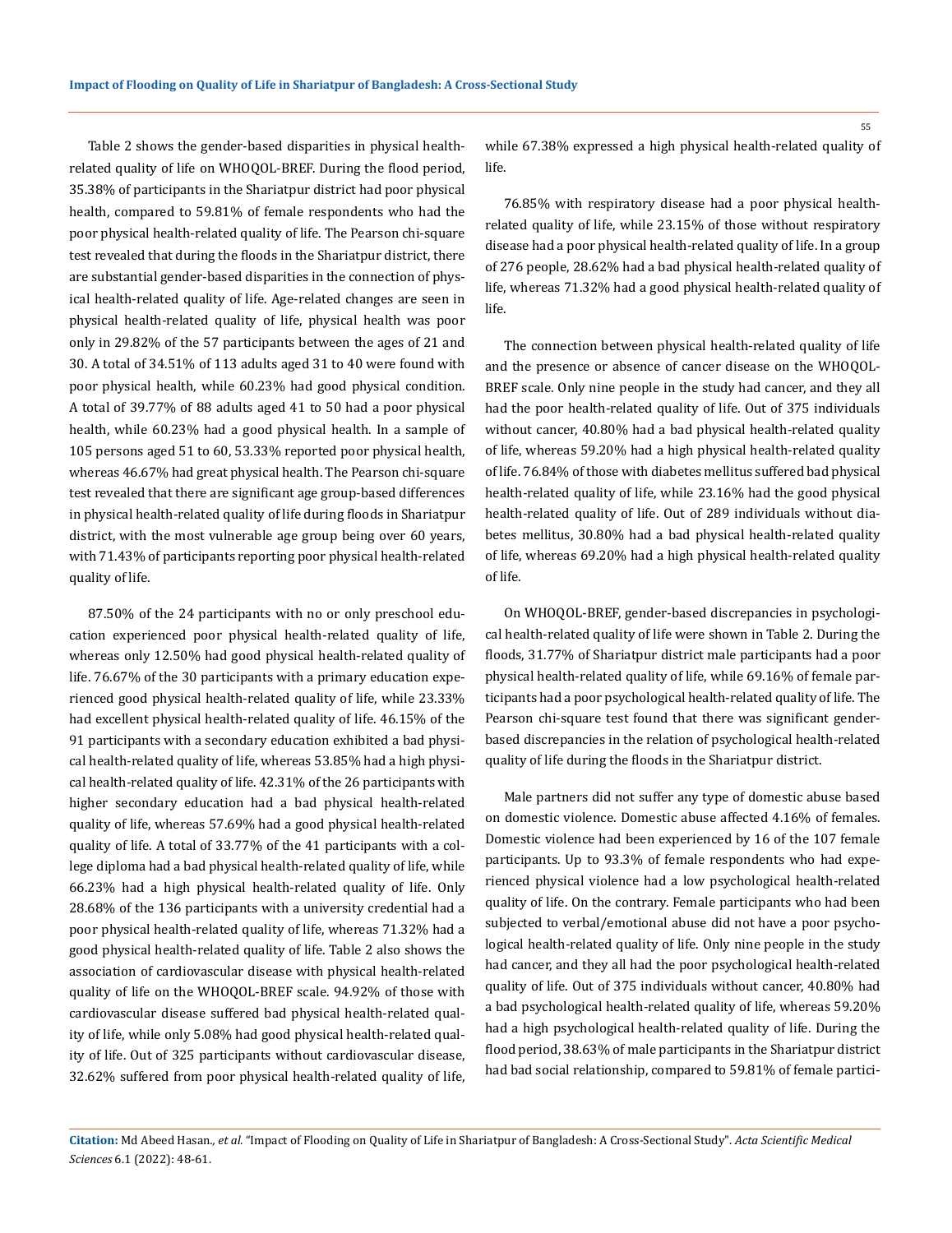pants who had the poor social relationship. The Pearson chi-square test revealed that during the floods in the Shariatpur district, there are substantial gender-based disparities in the connection of social relationship.

Table 2 shows the level of social relationship of life on the WHOQOL-BREF scale based on education. 79.17% of the 24 participants with no or only preschool education experienced poor social relationship, whereas 20.83% had high social relationship with others. 80.00% of the 30 participants with a primary education experienced good social relationship with others, while 20.00% had excellent social relationship with others. 48.35% of the 91 participants with a secondary education exhibited a bad social relationship with others, whereas 51.65% had a high social relationship. 53.85% of the 26 participants with higher secondary education had a bad social relationship, whereas 46.15% had a good social relationship. A total of 33.77% of the 77 participants with a college diploma had a bad social relationship, while 66.23% had a high social relationship with others. Only 32.35% of the 136 participants with a university credential had a poor social relationship, whereas 67.65% had a high social relationship. Among those respondents who had never experienced domestic abuse, 42.12% had poor social relationships with others and 57.88% had strong social relationships with others. On the other hand, those who had experienced physical or verbal domestic violence had all had bad social ties with others.

77.57% female respondents experienced living in poor environment and on the contrary 58.48% male respondents experienced living in good environment. 79.17% of the 24 participants with no or only preschool education experienced living in poor environment, whereas 20.83% had experienced high living environment. Only 6.67% of the 30 participants with a primary education experienced living in good environment. 60.44% of the 91 participants with a secondary education exhibited a bad environment, whereas 39.56% had experienced a good living environment. 26.92% of the 26 participants with higher secondary education had experienced living in poor environment, whereas 73.08% had experience of living in good environment. A total of 45.45% of the 77 participants with a college diploma had a poor environment experience, while 54.55% had experience of living in a good environment. Only 39.71% of the 136 participants with a university credential had poor experience of living, whereas 60.20% had experience of living in good environment.

| <b>Variable</b>       |                                   |                              | 95% Conf. Interval |              |          |
|-----------------------|-----------------------------------|------------------------------|--------------------|--------------|----------|
|                       | <b>Traits</b>                     | $\beta$ coef.                | <b>Lower</b>       | <b>Upper</b> | p-value  |
| Gender                | Male                              | 3.71                         | 1.73               | 5.70         | < 0.0001 |
|                       | Female*                           | $\blacksquare$               |                    |              |          |
| Income (during flood) | $<$ 10,000 BDT*                   | $\overline{\phantom{a}}$     |                    |              |          |
|                       | 10,000 BDT - 25,000<br><b>BDT</b> | 3.87                         | 1.99               | 5.75         | < 0.0001 |
|                       | >25,000 BDT                       | 10.60                        | 8.18               | 13.01        | < 0.0001 |
| Education             | No education                      | 8.01                         | 3.98               | 12.03        | < 0.0001 |
|                       | Primary                           | $-0.002$                     | $-3.68$            | 3.67         | 0.999    |
|                       | Secondary                         | 8.49                         | 5.47               | 11.50        | < 0.0001 |
|                       | Higher Sec.*                      | $\qquad \qquad \blacksquare$ |                    |              |          |
|                       | College                           | 3.78                         | 0.76               | 6.80         | 0.014    |
|                       | University                        | 5.31                         | 2.53               | 8.09         | < 0.0001 |
| Age                   | $21-30y$                          | 2.12                         | $-0.46$            | 4.71         | 0.108    |
|                       | $31-40y$                          | 1.19                         | $-0.99$            | 3.39         | 0.282    |
|                       | 41-50 $y^*$                       |                              |                    |              |          |
|                       | $51-60y$                          | $-0.18$                      | $-2.12$            | 1.75         | 0.849    |
|                       | Above 60 y                        | $-0.10$                      | $-3.17$            | 2.95         | 0.944    |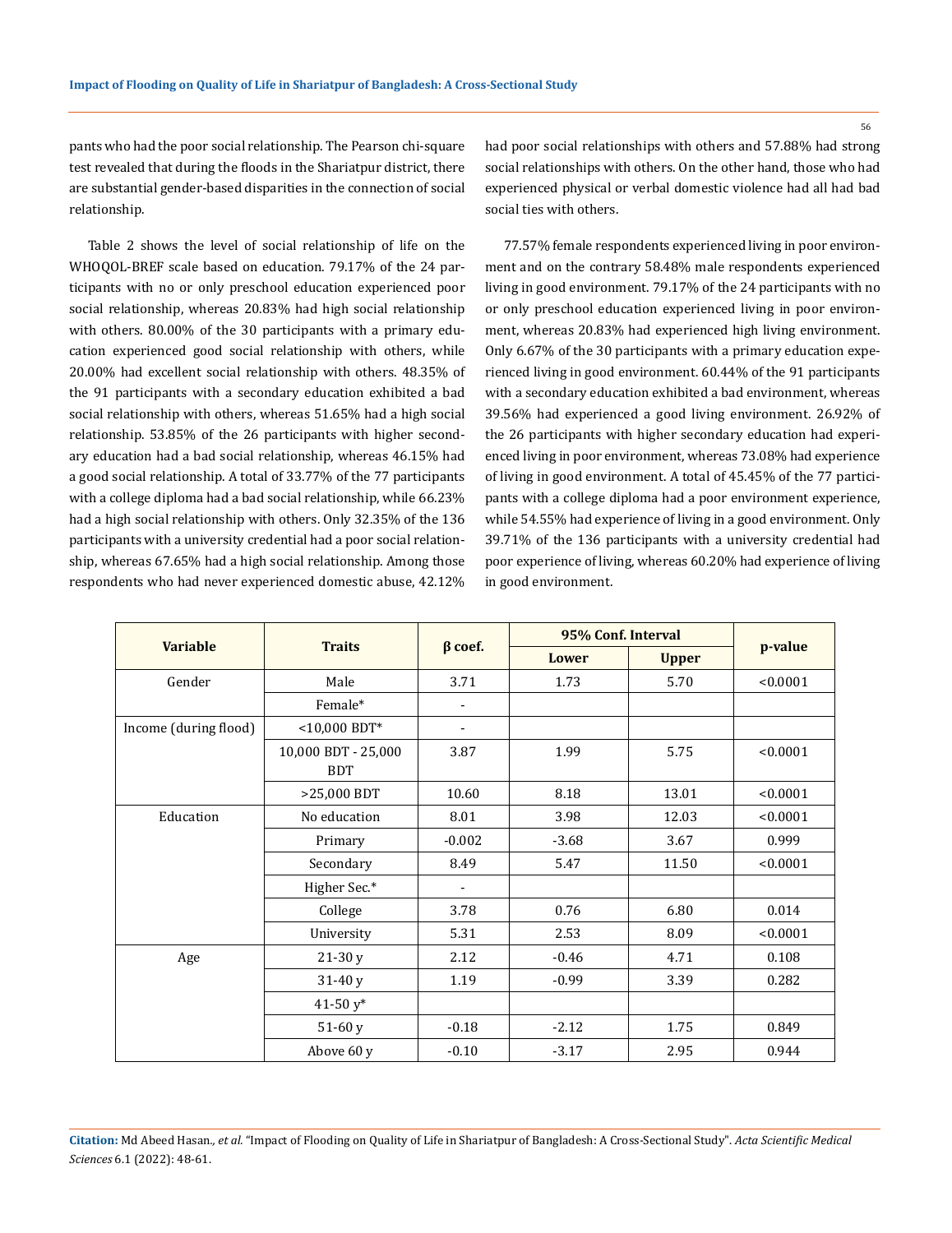| <b>Marital Status</b>       | Single                 | 4.91                     | $-2.11$  | 11.94   | 0.170    |
|-----------------------------|------------------------|--------------------------|----------|---------|----------|
|                             | Married                | 10.48                    | 7.48     | 13.48   | 0.000    |
|                             | Divorced/Widowed*      |                          |          |         |          |
| Cardiovascular Dis-<br>ease | No (Yes*)              | 7.69                     | 5.34     | 10.05   | < 0.0001 |
| <b>Respiratory Disease</b>  | $No (Yes*)$            | 4.39                     | 2.34     | 6.44    | < 0.0001 |
| <b>DM</b>                   | No (Yes*)              | 3.91                     | 1.88     | 5.93    | < 0.0001 |
| Number of Children          | One child              | $-1.94$                  | $-6.33$  | 2.45    | 0.385    |
|                             | Two children           | $-2.58$                  | $-7.09$  | 1.91    | 0.260    |
|                             | Three children         | $-4.54$                  | $-9.28$  | 0.18    | 0.060    |
|                             | Four children          | $-5.35$                  | $-10.42$ | $-0.28$ | 0.039    |
|                             | Five children*         |                          |          |         |          |
|                             | Five or more children  | $-3.57$                  | $-10.63$ | 3.48    | 0.320    |
| Living own house            | Yes $(No^*)$           | $-0.82$                  | $-2.35$  | 0.69    | 0.287    |
| <b>Family Member</b>        | Small $(-4)$ *         | $\overline{\phantom{a}}$ |          |         |          |
|                             | Medium $($ < 6)        | $-1.14$                  | $-3.23$  | 0.95    | 0.283    |
|                             | Large $($              | $-1.40$                  | $-4.20$  | 1.38    | 0.323    |
|                             | Very Large (9 or more) | $-0.74$                  | $-3.70$  | 2.22    | 0.623    |

**Table 3:** Significant factors associated with four domains of Quality of Life (QoL).

Floods, in general, reduce the quality of life, and flood victims will feel this effect. Only the severity of the victim's quality of life varied from victim to victim. In this study, the impact of floods was found to be stronger in the physical and psychological domains. This conclusion was consistent with previous investigations. In this study, flood victims with low quality of life had a stronger impact, particularly those who resided along the riverbank, women, and those with lower socioeconomic levels. Women's quality of life was adversely reduced by a natural disaster such as a flood.

After being impacted by the flood, the average score for quality of life was  $26.26 \pm 5.15$ . There was no statistical significance in the overall number of family members, having children, and owning a home. In our research, we discovered that those with a monthly income of more than 25,000 BDT, as well as those who were educated and married, had higher quality-of-life scores. The linear regression model revealed that respondents above the age of 41 had a poor quality of life. When compared to those who have had congenital and chronic disorders, those who have not had those ailments had higher ratings. This large-scale cross-sectional study of adult persons was undertaken among adults in a waterlogged area of Shariatpur, Bangladesh, to assess Quality of Life (QoL) and its relationship with sociodemographic and clinical parameters. The mean quality of life score was  $26.26 \pm 5.15$ , indicating a bad quality of life in comparison to another study where on WHOQOL-BREF scale, Quality of Life was graded as excellent 110-89, good 88-67, fair 45-66 and Poor <45.

The quality of life of flood victims in several flood-affected upazillas of Shariatpur district was investigated. We discovered a large percentage of quality-of-life discrepancies across research participants from various upazillas in the Shariatpur district, which was significantly correlated with independent variables. The purpose of this research was to learn more about the sociodemographic features, mental and physical health status, and quality of life of persons living in flood-affected areas.

This study included 384 participants from various upazillas in Shariatpur district, with 73.96% hailing from Shariatpur Sadar upazilla, which is prone to floods every year. Male respondents (72.14%) outnumbered female respondents (27.86%). The answer per age category was 29.43% for those aged 31 to 40 years, 27.34% for those aged 51 to 60 years, 22.92% for those aged 41 to 50 years,

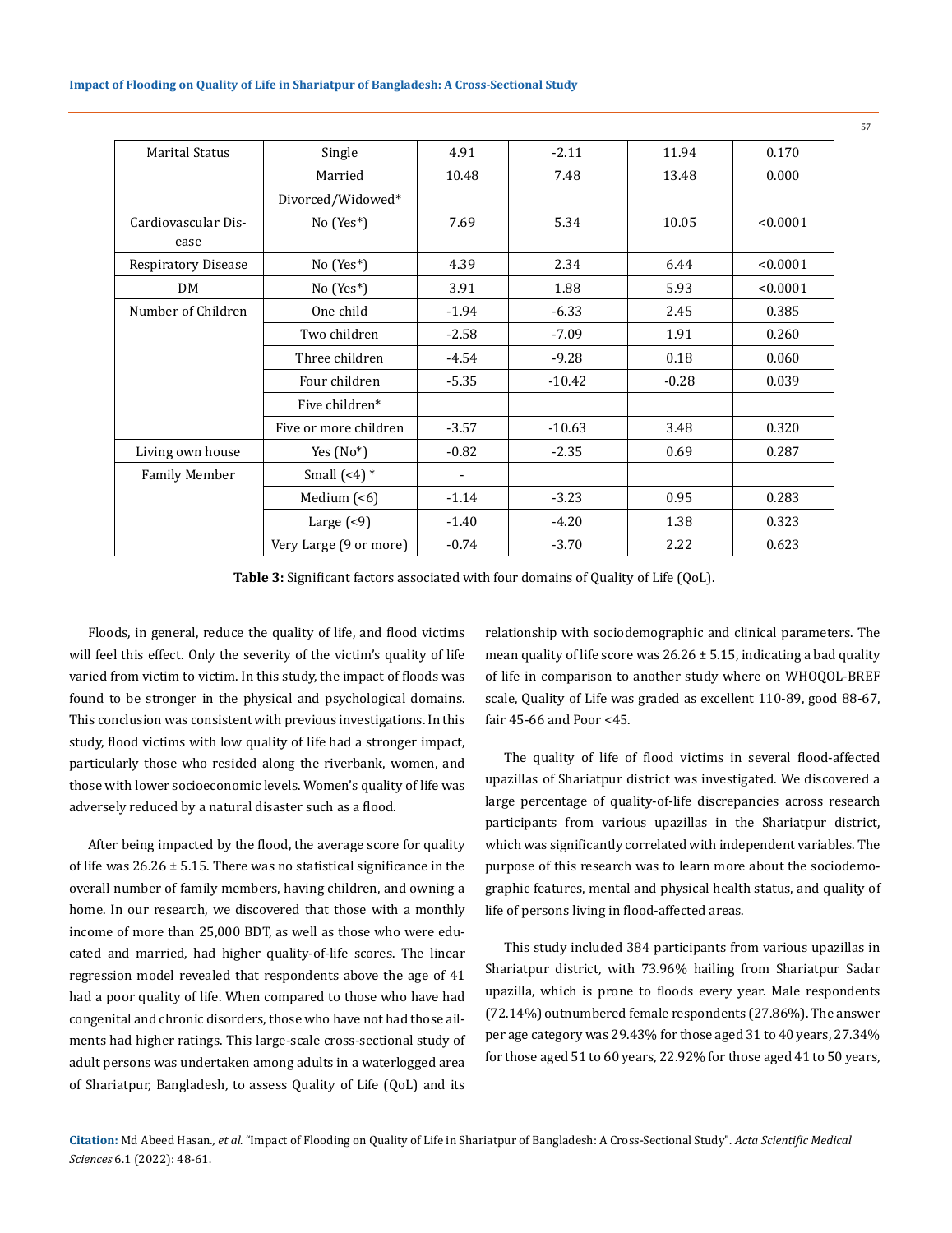14.84% for those aged less than 31 years, and others for those aged over 60 years. The participants' average age was 43.56%. The majority of them were married couples (88.54%). Nuclear families (49.22%) outnumber extended families (21.62%), with 29.17% having 4-5 members, 10.42% having 6-8 members, and 11.12% having 9 or more members. 37.50% of married households have two children, 22.92% have one child, 24.22% have three children, 9.90% have four children, and the rest have five or more. The majority of the participants (35.42%) were graduates, indicating that those residing in rural areas of the district had access to resources, including educational possibilities. The majority of the respondents (28.91%) worked in the private sector, while 24.22% worked for the government, 16.41% ran a business, 8.85% worked in the garment industry, and others worked as farmers or day laborers. Almost half of them (46.88%) had a monthly family income of 10,000 to 25,000 BDT, while 34.90% had a monthly income of less than 10,000 BDT. Among the sick, 18.49% had a central nervous system disease and 2.34% had cancer; among those with chronic disorders, 28.13% had respiratory disease and 24.74 percent had diabetes.

The majority of male respondents (68.23%) had experienced high quality of life as per psychological domain, whereas about the same percentage (69.16%) of female respondents had a poor psychological quality of life. Male respondents (61.37%) were more likely than female respondents to have a good social relationship with others (40.19%). There were no significant differences in social ties with others according to size of the family. People who completed their education had a good physical (71.32%) quality of life, while those who were uneducated or had very little education (87.50%) had a poor physical quality of life. Before or during the floods, there was no substantial link between quality of life and wealth disparities. Respondents earning less than 10,000 BDT (65.57%) had the lowest psychological health-related quality of life. The findings of the study statistically signify that, respondents who earned 25,000 BDT or more per month is positively associated with quality of life.

Only female respondents suffered physical or mental domestic abuse, according to the findings of the survey. All the respondents who had been subjected to any form of violence had a poor social link with their peers and experienced poor psychological quality of life. Those with cardiovascular disease had a poor physical quality of life, whereas those without cardiovascular illness had a poor physical quality of life, most respondents with respiratory disease (76.85%) had a poor physical quality of life. According to the findings, everyone with cancer has a bad physical health-related quality of life. Floods, in general, diminished quality of life, and this effect will be felt by all flood victims. Only the intensity of the victim's quality of life differed from one victim to the next. The influence of QoL was shown to be greater in the physical and psychological domains in this study. This finding was in line with the findings of prior investigations. Low QoL had a greater impact on flood victims in this study, particularly those who lived along the riverbank, women, and those with lower socioeconomic status [9].

After a natural disaster such as a flood, women's QoL was severely impacted. This could be since women play an essential role in providing for the family livelihood. However, their tasks and workload may increase after the disaster and this may affect their well-being status [16]. Victims with low income suffer greater losses from floods than the households with high income [17]. However, this may be different in terms of their QoL status. The relationship between disaster losses and the level of economic development is nonlinear, suggesting that a country is more disaster resilience at a lower income level, but at a higher income level, a country become less disaster resistant [29]. Thus, this supports the poorer QOL in a lower socioeconomic situation.

#### **Strength of the study**

Because the limits of this study are described in section 3.15 of the research methodology, the study's strength is presented as follows -

- It is one of the rare studies that look at the adult population of a Bangladeshi district's quality of life. Education level, marriage status, number of family members, number of children, number of income sources, source of income, domestic violence, and sickness conditions are all analyzed socio-economic and flood-related aspects. Data were collected from the participants of severely flooded areas in different Upazila of Shariatpur District.
- In this study we assess socio-economic and independent factors with flood exposure and found a significant association which is consistent with the study conducted by Khandlhela, M. and May, J. 2006 [23].

**Citation:** Md Abeed Hasan*., et al.* "Impact of Flooding on Quality of Life in Shariatpur of Bangladesh: A Cross-Sectional Study". *Acta Scientific Medical Sciences* 6.1 (2022): 48-61.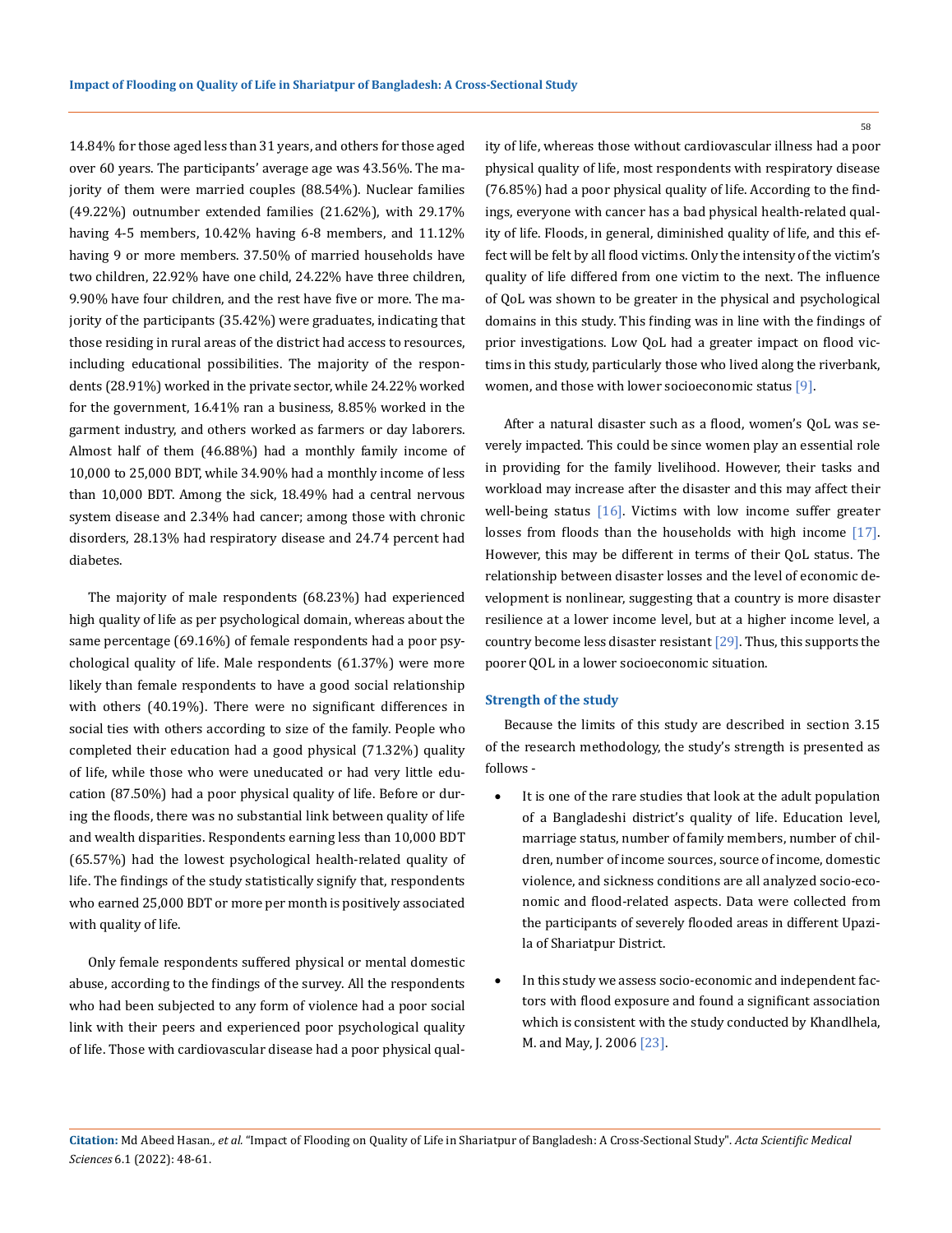Because samples were obtained from separate Upazilas in the Shariatpur district, there was no risk of data duplication or the inclusion of the same subject's multiple times in this study.

### **Direction for future research**

- Future research to assess quality of life will need to adopt a cohort study design, as most prior studies used cross-sectional studies.
- • Because practically all prior research has focused on the immediate effects of flooding on health-related quality of life, long-term effects of flooding on quality of life must be studied to determine the specific reasons.
- Researchers should compare the status of quality of life of flooding in all regions to see if there are any similarities or disparities in health-related quality of life between developed and developing countries.

## **Conclusion**

Flooding affects people who live in flood-prone locations on a yearly basis. The effects of floods on Quality of Life (QoL) among people who live in flood-prone locations were investigated in this study. Every year, flooding has a significant impact on people's health and quality of life [5]. People in the Shariatpur district suffered greatly because of the floods in 2020, according to this study. Many of those who were afflicted suffered from low health-related quality of life.

In Shariatpur's flood prone Upazila, most of the people come from lower socioeconomic backgrounds. They experienced enormous financial changes because of the floods. Along with the loss of lives and property, there was a significant fall in monthly revenue. Having to absorb losses during a flood, as well as coping with floodrelated losses, creates stress, which contributes to a poor healthrelated quality of life. Even though they were in desperate need of financial assistance, they received little from the government.

As a result, participants experienced more emotional distress and developed more symptoms. Following the floods, many people reported poor quality of life. Independent factors leading to poor quality of life are mostly found in lower-income populations, along with lower education levels, widowed or married populations, many family members, many children, a small number of income sources, day labor as a source of income, facing domestic violence, and having disease conditions, according to the analysis. The findings of this study will aid policymakers in improving early intervention and screening programs, as well as have major public health implications in Bangladesh's flood control and prevention efforts.

## **Recommendation**

Following the completion of this study, certain recommendations were discovered. Among them are -

- To offer more specific and trustworthy statistics on the prevalence of health status and health-related quality of life across flood-affected areas, more samples should be added.
- Because of the poor quality of life prevalent among this demographic, policymakers must place a greater emphasis on strengthening health-related services.
- To improve health status understanding among rural people, health education and promotion must be stepped up. Flood forecasting in advance and frequent disaster management education will greatly assist individuals in effectively dealing with the flooding scenario.
- During floods, all government, non-government, and public health services must step up to provide the most comprehensive assistance to vulnerable people and communities, as well as necessary health care, in order to reduce the financial burden on vulnerable families and assist them in coping with the financial crisis.

## **Acknowledgements**

I would want to express my gratitude to Prof. Dr. Ahmed Hossain sir, who is my study's supervisor and my corresponding supervisor Dr. Golam Mohammad, Associate Professor, Department of Pharmacy, Gono Bishwabidyalaya. Throughout my study, Dr. Ahmed Hossain sir and Dr. Golam Mohammod sir always encouraged and supported me, and they kept us on track to finish our study as soon as feasible. I will be eternally grateful to him for their patience, flexibility, and assistance during my thesis research.

We would like to thank the Department of Public Health, School of Health and Life Sciences, North South University (NSU), Dhaka, Bangladesh, for their assistance.

## **Conflict of Interest**

None.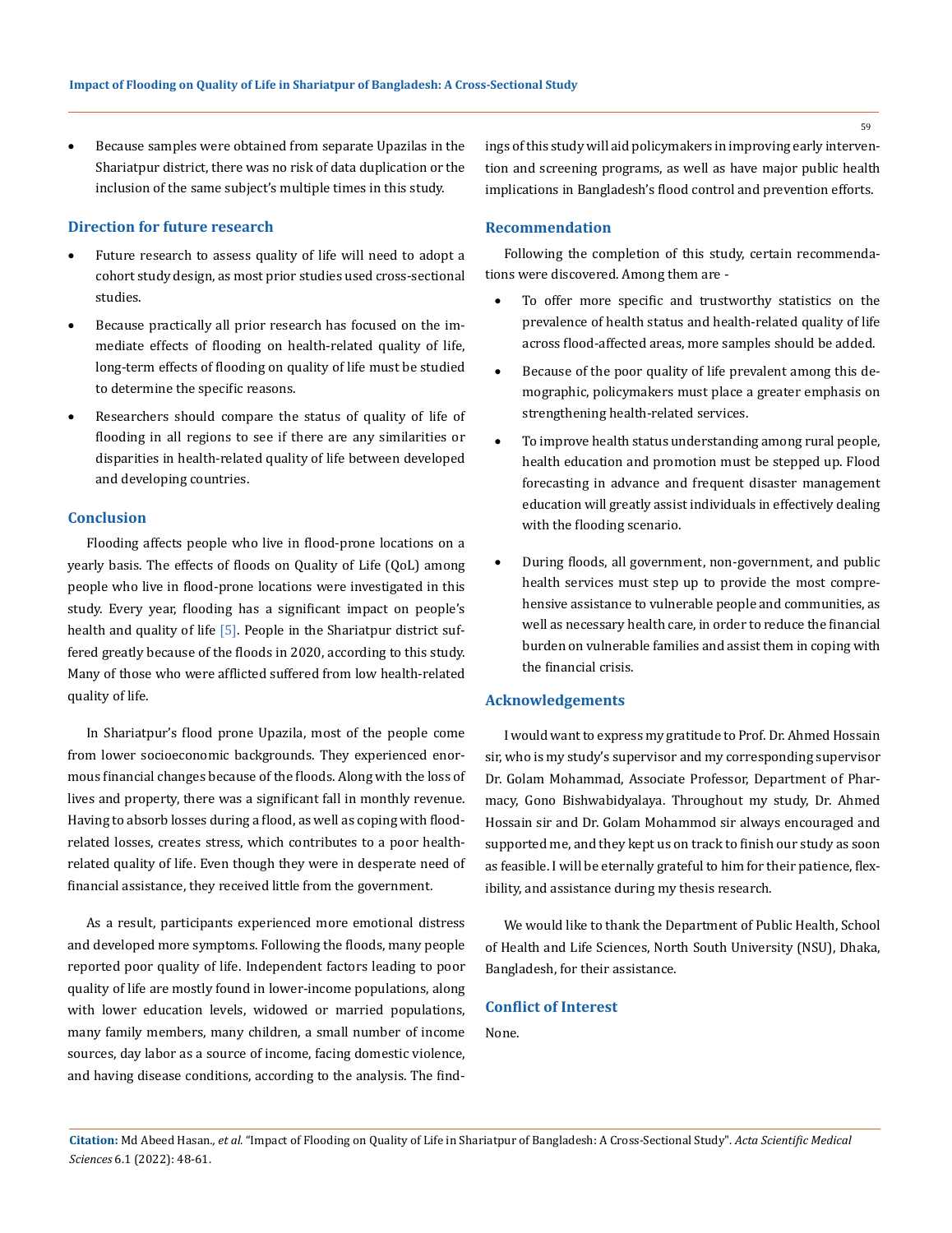## **Bibliography**

- 1. "African Wildlife: Who is to blame for Floods?" 54.3 (2000): 24-25.
- 2. [Andrea Jakubcová and Henrich Grežo. "Impacts of Flooding on](https://link.springer.com/article/10.1007/s11482-014-9363-x)  [the Quality of Life in Rural Regions of Southern Slovakia".](https://link.springer.com/article/10.1007/s11482-014-9363-x) *Ap[plied Research in Quality of Life](https://link.springer.com/article/10.1007/s11482-014-9363-x)* 11 (2016): 221-237.
- 3. [Ariyanbandu MM and Wickramasinghe WM. "Gender Dimen](https://www.preventionweb.net/publication/gender-dimensions-disaster-management-guide-south-asia)[sion in Disaster Management: A guide for South Asia: Sri Lan](https://www.preventionweb.net/publication/gender-dimensions-disaster-management-guide-south-asia)[ka" \(2005\).](https://www.preventionweb.net/publication/gender-dimensions-disaster-management-guide-south-asia)
- 4. [Ahmad Zaidin Othman. "Posttraumatic Stress Disorder and](https://www.researchgate.net/publication/309876991_Posttraumatic_Stress_Disorder_and_Quality_of_Life_among_Flood_Disaster_Victims)  [Quality of Life among Flood Disaster Victims".](https://www.researchgate.net/publication/309876991_Posttraumatic_Stress_Disorder_and_Quality_of_Life_among_Flood_Disaster_Victims) *Procedia - Social [and Behavioral Sciences](https://www.researchgate.net/publication/309876991_Posttraumatic_Stress_Disorder_and_Quality_of_Life_among_Flood_Disaster_Victims)* 234 (2016): 125-134.
- 5. [Bankoff G. "Constructing Vulnerability: The Historical, Natural](https://actascientific.com/journals.php)  [and Social Generation of Flooding in Metropolitan Manila".](https://actascientific.com/journals.php) *Disasters* [27.3 \(2003\): 224-238.](https://actascientific.com/journals.php)
- 6. [Borrows P and De Bruin D. "The Management of Riverine](https://www.researchgate.net/publication/229698900_The_management_of_riverine_flood_risk)  Flood Risk". *[Irrigation and Drainage](https://www.researchgate.net/publication/229698900_The_management_of_riverine_flood_risk)* 55 (2006): S151-157.
- 7. Brouwer R., *et al.* ["Socio-economic Vulnerability and Adapta](https://pubmed.ncbi.nlm.nih.gov/17511700/)[tion to Environmental Risk: A case study of Climate Change](https://pubmed.ncbi.nlm.nih.gov/17511700/)  [and Flooding in Bangladesh".](https://pubmed.ncbi.nlm.nih.gov/17511700/) *Risk Analysis* 27.2 (2017): 313.
- 8. [Carey M. "Living and Dying with Glaciers: People's Histori](https://www.sciencedirect.com/science/article/abs/pii/S0921818104001912)[cal Vulnerability to Avalanches and Outburst Floods in Peru".](https://www.sciencedirect.com/science/article/abs/pii/S0921818104001912)  *[Global and Planetary Change](https://www.sciencedirect.com/science/article/abs/pii/S0921818104001912)* 47 (2005): 122.
- 9. Chowdhury MHK and Hussain A. "Aridity and Drought Conditions of Bangladesh. Tropical Droughts (Meteorological Aspects and Implications for Agriculture)". *Journal of WMO Program on Research in Tropical Meteorology. New Delhi, India* (1981): 73-80.
- 10. [Clare E French and Thomas D Waite. "Impact of repeat flood](https://pubmed.ncbi.nlm.nih.gov/31678948/)[ing on mental health and quality of life: a cross-sectional anal](https://pubmed.ncbi.nlm.nih.gov/31678948/)[ysis of the English National Study of Flooding and Health".](https://pubmed.ncbi.nlm.nih.gov/31678948/) *BMJ Open* [9.11 \(2019\): e031562.](https://pubmed.ncbi.nlm.nih.gov/31678948/)
- 11. "Concept Note on the Comprehensive Vulnerability and Needs Assessment for Zambia" (2006).
- 12. Crossman M., *et al.* [Proceedings of the In Civil Engineers. "A](https://www.icevirtuallibrary.com/doi/abs/10.1680/cien.2006.159.6.41)  [partnership approach to Managing Flood Risk".](https://www.icevirtuallibrary.com/doi/abs/10.1680/cien.2006.159.6.41) *Civil Engineering Journal* [159.2 \(2006\): 41-45.](https://www.icevirtuallibrary.com/doi/abs/10.1680/cien.2006.159.6.41)
- 13. David H Feeny., *et al.* ["A Primer for Systematic Reviewers on](https://pubmed.ncbi.nlm.nih.gov/24199257/)  [the Measurement of Functional Status and Quality of Life in](https://pubmed.ncbi.nlm.nih.gov/24199257/)  [Older Adults" \(2013\).](https://pubmed.ncbi.nlm.nih.gov/24199257/)
- 14. [Double JK. "Characteristics of River floods and Flooding: A](https://onlinelibrary.wiley.com/doi/10.1002/ird.239)  [Global Overview, 1985-2003".](https://onlinelibrary.wiley.com/doi/10.1002/ird.239) *Irrigation and Drainage* 59 [\(2006\): 59-521.](https://onlinelibrary.wiley.com/doi/10.1002/ird.239)
- 15. [Flood plain management in Australia. "In Disaster risk Man](https://www.un-spider.org/risks-and-disasters/disaster-risk-management)[agement". Study Guide for DIM 605: Module 2, Bloemfontein.](https://www.un-spider.org/risks-and-disasters/disaster-risk-management)  [University of the Free State \(1998\).](https://www.un-spider.org/risks-and-disasters/disaster-risk-management)
- 16. [Fredrick Dermawan Purba.,](https://bmcpublichealth.biomedcentral.com/articles/10.1186/s12889-018-5706-0) *et al.* "Living in uncertainty due [to floods and pollution: the health status and quality of life of](https://bmcpublichealth.biomedcentral.com/articles/10.1186/s12889-018-5706-0)  [people living on an unhealthy riverbank".](https://bmcpublichealth.biomedcentral.com/articles/10.1186/s12889-018-5706-0) *BMC Public Health*  [\(2018\).](https://bmcpublichealth.biomedcentral.com/articles/10.1186/s12889-018-5706-0)
- 17. Gao J., *et al.* ["An Assessment of Flood Hazard Vulnerability in](https://www.researchgate.net/publication/229918737_An_Assessment_of_Flood_Hazard_Vulnerability_in_the_Dongting_Lake_Region_of_China)  [the Dongting Lake Region of China".](https://www.researchgate.net/publication/229918737_An_Assessment_of_Flood_Hazard_Vulnerability_in_the_Dongting_Lake_Region_of_China) *Lakes and Reservoirs Re[search and Management](https://www.researchgate.net/publication/229918737_An_Assessment_of_Flood_Hazard_Vulnerability_in_the_Dongting_Lake_Region_of_China)* 12 (2017): 27-34.
- 18. [Global assessment report on disaster risk reduction \(2011\).](https://www.unisdr.org/files/7817_UNISDRTerminologyEnglish.pdf)
- 19. Hanson k., *et al.* ["A Framework for Evaluation of Flood Man](https://www.sciencedirect.com/science/article/pii/S0301479706004269)agement Strategies". *[Journal of Environmental Management](https://www.sciencedirect.com/science/article/pii/S0301479706004269)* [86.3 \(2007\): 465-480.](https://www.sciencedirect.com/science/article/pii/S0301479706004269)
- 20. [H Z Tan and Y J Luo. "The effect of a disastrous flood on the](https://pubmed.ncbi.nlm.nih.gov/15624791/)  [quality of life in the Dongting Lake area in China".](https://pubmed.ncbi.nlm.nih.gov/15624791/) *Asia-Pacific [Journal of Public Health](https://pubmed.ncbi.nlm.nih.gov/15624791/)* 16.2 (2014): 126-132.
- 21. [Jose Jom Thomas and B Prakash. "Prevalence and severity of](https://www.researchgate.net/publication/331301044_Prevalence_and_severity_of_depression_among_people_residing_in_flood_affected_areas_of_Kerala)  [depression among people residing in flood-affected areas of](https://www.researchgate.net/publication/331301044_Prevalence_and_severity_of_depression_among_people_residing_in_flood_affected_areas_of_Kerala)  Kerala". *[International Journal of Community Medicine and Pub](https://www.researchgate.net/publication/331301044_Prevalence_and_severity_of_depression_among_people_residing_in_flood_affected_areas_of_Kerala)lic Health* [6.3 \(2019\): 1143.](https://www.researchgate.net/publication/331301044_Prevalence_and_severity_of_depression_among_people_residing_in_flood_affected_areas_of_Kerala)
- 22. [Jun Wu and Jian Xiao. "A cross-sectional survey on the health](https://pubmed.ncbi.nlm.nih.gov/25884807/)  [status and the quality of life of the elderly after flood disaster](https://pubmed.ncbi.nlm.nih.gov/25884807/)  [in Bazhong City, Sichuan, China".](https://pubmed.ncbi.nlm.nih.gov/25884807/) *BMC Public Health* 15 (2015): [163.](https://pubmed.ncbi.nlm.nih.gov/25884807/)
- 23. [Khandlhela M and May J. "Poverty, Vulnerability and the Im](https://link.springer.com/article/10.1007/s11069-006-0028-4)[pact of Flooding in the Limpopo Province, School of Develop](https://link.springer.com/article/10.1007/s11069-006-0028-4)[ment Studies, University of Kwazulu Natal, South Africa".](https://link.springer.com/article/10.1007/s11069-006-0028-4) *Natural Hazards* [39 \(2016\): 275-287.](https://link.springer.com/article/10.1007/s11069-006-0028-4)
- 24. Known Risk. United Nations, Geneva, Switzerland (2005).
- 25. Kundzewicz ZW., *et al.* [Natural Resources forum: "Coping](https://onlinelibrary.wiley.com/doi/10.1111/1477-8947.00029)  [with Variability and change: Floods and Droughts".](https://onlinelibrary.wiley.com/doi/10.1111/1477-8947.00029) *NRF* 26.4 [\(2002\): 263-274.](https://onlinelibrary.wiley.com/doi/10.1111/1477-8947.00029)
- 26. Lind N., *et al.* ["Structural Safety: Assessment and Affording the](https://www.researchgate.net/publication/245211761_Assessing_and_affording_the_control_of_flood_risk)  Control of Flood Risk". *Structural Safety* [31.2 \(2008\): 143-147.](https://www.researchgate.net/publication/245211761_Assessing_and_affording_the_control_of_flood_risk)
- 27. [Lindsell KM and Prater SC. "Assessing Community Impacts of](https://www.researchgate.net/publication/228826181_Assessing_Community_Impacts_of_Natural_Disasters)  [National Disasters \(electronic\)".](https://www.researchgate.net/publication/228826181_Assessing_Community_Impacts_of_Natural_Disasters) *National Hazard Review* 4.4 [\(2003\): 176-178.](https://www.researchgate.net/publication/228826181_Assessing_Community_Impacts_of_Natural_Disasters)